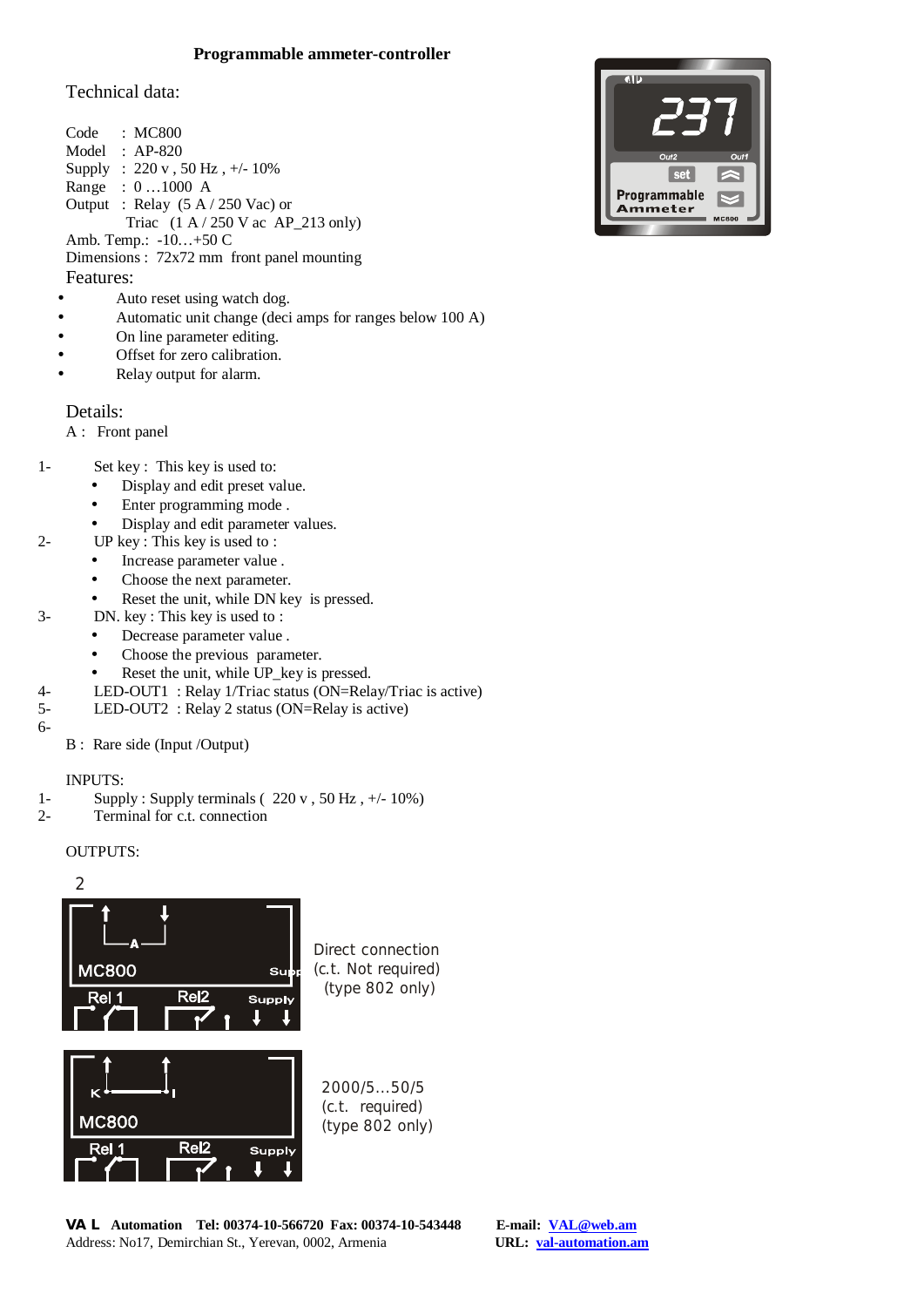

Operating Instructions

- This unit operates in two deferent modes Normal mode Displaying Ampere.) Programming mode (Displaying parameters). Connect supply and current sensing wires ,apply power and the unit will blink the characters A.P. for 4 seconds and then starts operating in normal mode. (if sensor is misconnected or faulty "Eror" will be displayed until error rectified )
- To view and edit the set value  $(S_V)$  press the "Set" key
- S\_V will be displayed in blinking mode ,use UP or DN key to edit the value.
- To view and edit the operator parameters ("Set.L.", "d.t.", "S.t.") Press and hold the "Set " key until one of the above parameters is Displayed ,release the set key ,now you can view the para. value by pressing the "Set" key again and edit the value by UP/DN keys.
	- To view and edit all the parameters ,power off the unit and while pressing the set key Power on the unit again ,the unit will start in programming mode by displaying the first para.( "rAng") release the set key ,now you can view the para. value by pressing the "Set" key again and edit the value by UP/DN keys. Or use UP/DN keys to choose another parameter and view or edit it's value. To return to normal mode ,power the unit off and on again . If untouched the unit will return to normal mode after timeout.



**VAL Automation Tel: 00374-10-566720 Fax: 00374-10-543448 E-mail: [VAL@web.am](mailto:VAL@web.am)** Address: No17, Demirchian St., Yerevan, 0002, Armenia **URL: val-automation.am**